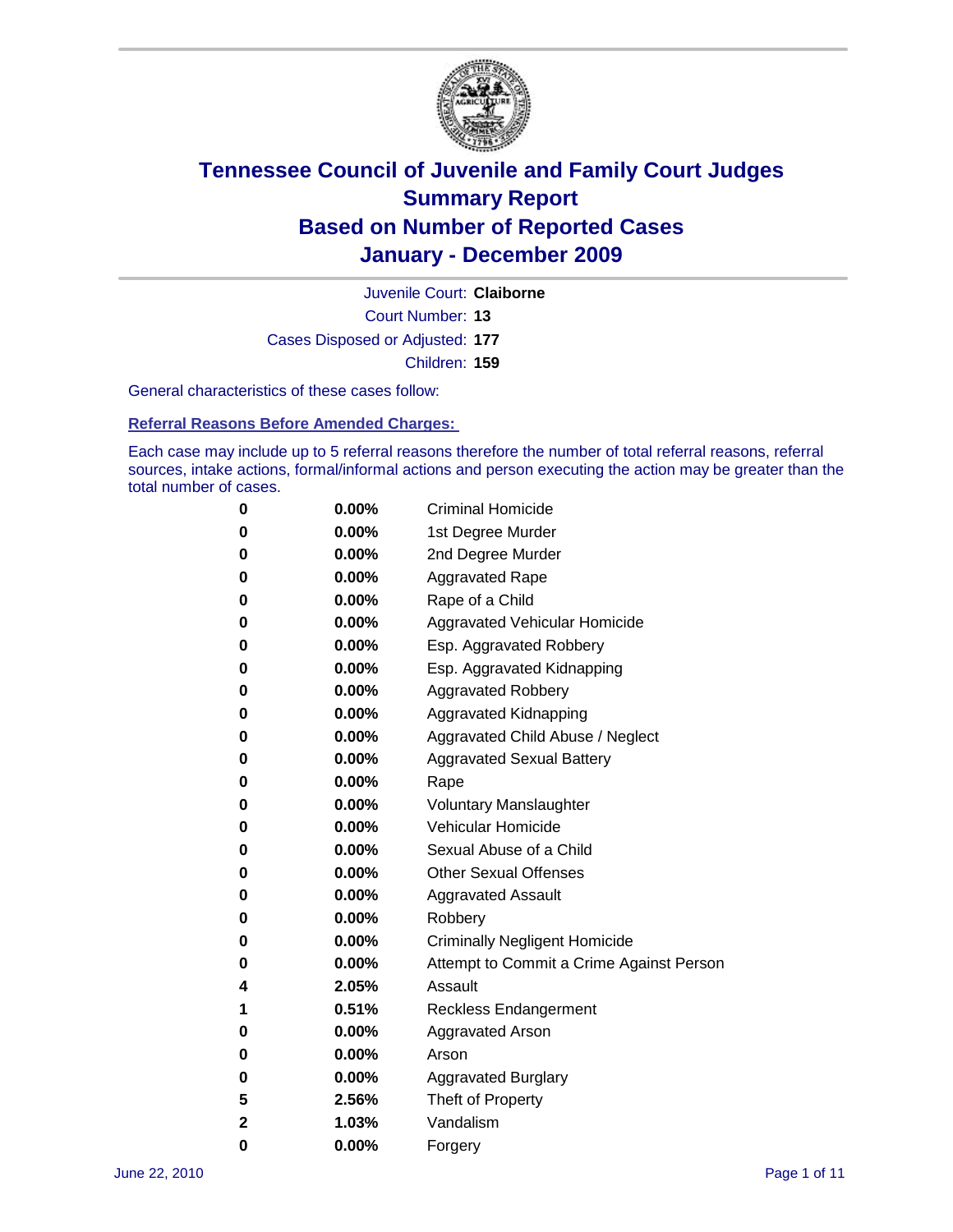

Juvenile Court: **Claiborne**

Court Number: **13**

Cases Disposed or Adjusted: **177**

Children: **159**

#### **Referral Reasons Before Amended Charges:**

Each case may include up to 5 referral reasons therefore the number of total referral reasons, referral sources, intake actions, formal/informal actions and person executing the action may be greater than the total number of cases.

| 0  | 0.00%  | <b>Worthless Checks</b>                                     |
|----|--------|-------------------------------------------------------------|
| 0  | 0.00%  | Illegal Possession / Fraudulent Use of Credit / Debit Cards |
| 1  | 0.51%  | <b>Burglary</b>                                             |
| 2  | 1.03%  | Unauthorized Use of a Vehicle                               |
| 0  | 0.00%  | <b>Cruelty to Animals</b>                                   |
| 2  | 1.03%  | Sale of Controlled Substances                               |
| 5  | 2.56%  | <b>Other Drug Offenses</b>                                  |
| 0  | 0.00%  | <b>Possession of Controlled Substances</b>                  |
| 0  | 0.00%  | <b>Criminal Attempt</b>                                     |
| 0  | 0.00%  | Carrying Weapons on School Property                         |
| 0  | 0.00%  | Unlawful Carrying / Possession of a Weapon                  |
| 2  | 1.03%  | <b>Evading Arrest</b>                                       |
| 0  | 0.00%  | Escape                                                      |
| 1  | 0.51%  | Driving Under Influence (DUI)                               |
| 4  | 2.05%  | Possession / Consumption of Alcohol                         |
| 1  | 0.51%  | Resisting Stop, Frisk, Halt, Arrest or Search               |
| 0  | 0.00%  | <b>Aggravated Criminal Trespass</b>                         |
| 0  | 0.00%  | Harassment                                                  |
| 0  | 0.00%  | Failure to Appear                                           |
| 0  | 0.00%  | Filing a False Police Report                                |
| 1  | 0.51%  | Criminal Impersonation                                      |
| 5  | 2.56%  | <b>Disorderly Conduct</b>                                   |
| 1  | 0.51%  | <b>Criminal Trespass</b>                                    |
| 1  | 0.51%  | <b>Public Intoxication</b>                                  |
| 0  | 0.00%  | Gambling                                                    |
| 22 | 11.28% | <b>Traffic</b>                                              |
| 0  | 0.00%  | <b>Local Ordinances</b>                                     |
| 0  | 0.00%  | Violation of Wildlife Regulations                           |
| 0  | 0.00%  | Contempt of Court                                           |
| 8  | 4.10%  | Violation of Probation                                      |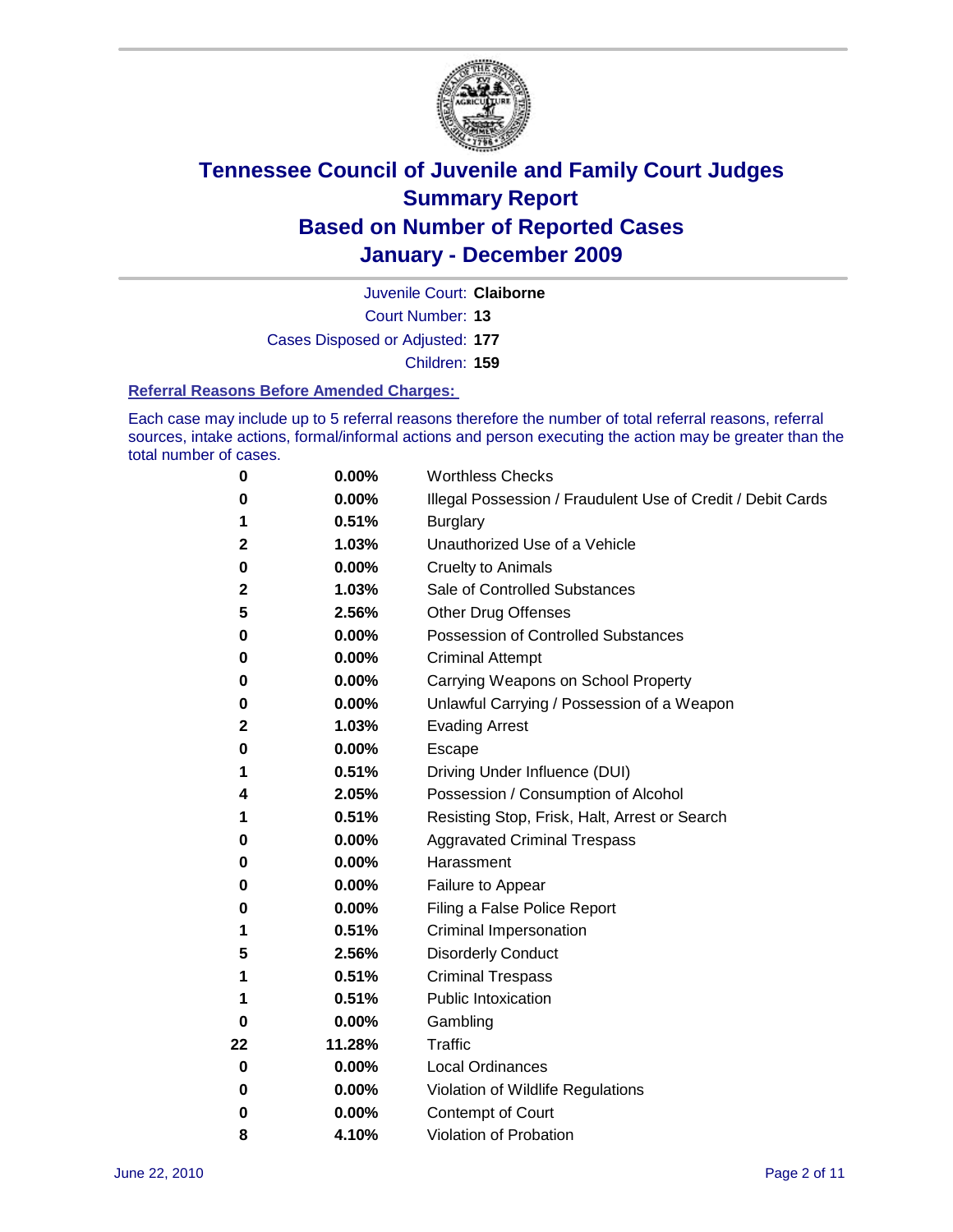

Court Number: **13** Juvenile Court: **Claiborne** Cases Disposed or Adjusted: **177** Children: **159**

#### **Referral Reasons Before Amended Charges:**

Each case may include up to 5 referral reasons therefore the number of total referral reasons, referral sources, intake actions, formal/informal actions and person executing the action may be greater than the total number of cases.

| 0            | 0.00%    | Violation of Aftercare                 |
|--------------|----------|----------------------------------------|
| 25           | 12.82%   | Unruly Behavior                        |
| 21           | 10.77%   | Truancy                                |
| 9            | 4.62%    | In-State Runaway                       |
| $\bf{0}$     | 0.00%    | Out-of-State Runaway                   |
| 14           | 7.18%    | Possession of Tobacco Products         |
| 0            | 0.00%    | Violation of a Valid Court Order       |
| 5            | 2.56%    | Violation of Curfew                    |
| 0            | 0.00%    | Sexually Abused Child                  |
| 0            | 0.00%    | <b>Physically Abused Child</b>         |
| 46           | 23.59%   | Dependency / Neglect                   |
| 0            | 0.00%    | <b>Termination of Parental Rights</b>  |
| 0            | 0.00%    | <b>Violation of Pretrial Diversion</b> |
| 0            | 0.00%    | Violation of Informal Adjustment       |
| 0            | $0.00\%$ | <b>Judicial Review</b>                 |
| 0            | 0.00%    | <b>Administrative Review</b>           |
| 0            | 0.00%    | <b>Foster Care Review</b>              |
| 5            | 2.56%    | Custody                                |
| 0            | 0.00%    | Visitation                             |
| 0            | 0.00%    | Paternity / Legitimation               |
| 0            | 0.00%    | <b>Child Support</b>                   |
| 0            | 0.00%    | <b>Request for Medical Treatment</b>   |
| 0            | 0.00%    | <b>Consent to Marry</b>                |
| $\mathbf{2}$ | 1.03%    | Other                                  |
| 195          | 100.00%  | <b>Total Referrals</b>                 |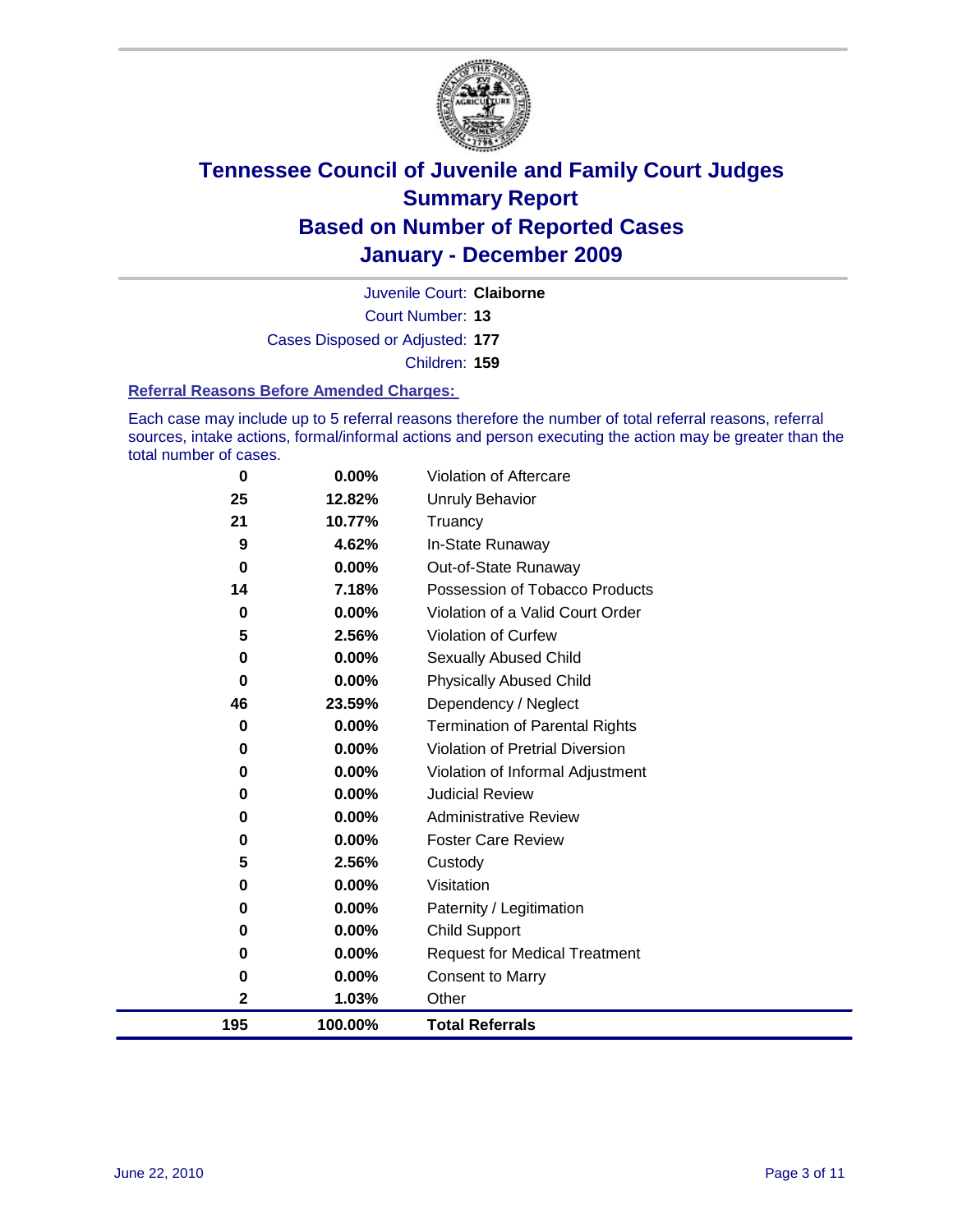

|                                 |        | Juvenile Court: Claiborne         |  |  |  |
|---------------------------------|--------|-----------------------------------|--|--|--|
| Court Number: 13                |        |                                   |  |  |  |
| Cases Disposed or Adjusted: 177 |        |                                   |  |  |  |
|                                 |        | Children: 159                     |  |  |  |
| <b>Referral Sources: 1</b>      |        |                                   |  |  |  |
| 91                              | 46.91% | Law Enforcement                   |  |  |  |
| 11                              | 5.67%  | Parents                           |  |  |  |
| 5                               | 2.58%  | Relatives                         |  |  |  |
| 0                               | 0.00%  | Self                              |  |  |  |
| 23                              | 11.86% | School                            |  |  |  |
| 0                               | 0.00%  | <b>CSA</b>                        |  |  |  |
| 50                              | 25.77% | <b>DCS</b>                        |  |  |  |
| $\bf{0}$                        | 0.00%  | <b>Other State Department</b>     |  |  |  |
| 0                               | 0.00%  | <b>District Attorney's Office</b> |  |  |  |
| 1                               | 0.52%  | <b>Court Staff</b>                |  |  |  |
| 5                               | 2.58%  | Social Agency                     |  |  |  |
| 7                               | 3.61%  | <b>Other Court</b>                |  |  |  |
| 1                               | 0.52%  | Victim                            |  |  |  |
| 0                               | 0.00%  | Child & Parent                    |  |  |  |
| 0                               | 0.00%  | Hospital                          |  |  |  |
| 0                               | 0.00%  | Unknown                           |  |  |  |

### **Age of Child at Referral: 2**

| 159 | 100.00%  | <b>Total Child Count</b> |
|-----|----------|--------------------------|
| 0   | 0.00%    | <b>Unknown</b>           |
| 0   | $0.00\%$ | Ages 19 and Over         |
| 35  | 22.01%   | Ages 17 through 18       |
| 54  | 33.96%   | Ages 15 through 16       |
| 17  | 10.69%   | Ages 13 through 14       |
| 7   | 4.40%    | Ages 11 through 12       |
| 46  | 28.93%   | Ages 10 and Under        |
|     |          |                          |

<sup>1</sup> If different than number of Referral Reasons (195), verify accuracy of your court's data.

**0.00%** Other

**100.00% Total Referral Sources**

<sup>2</sup> One child could be counted in multiple categories, verify accuracy of your court's data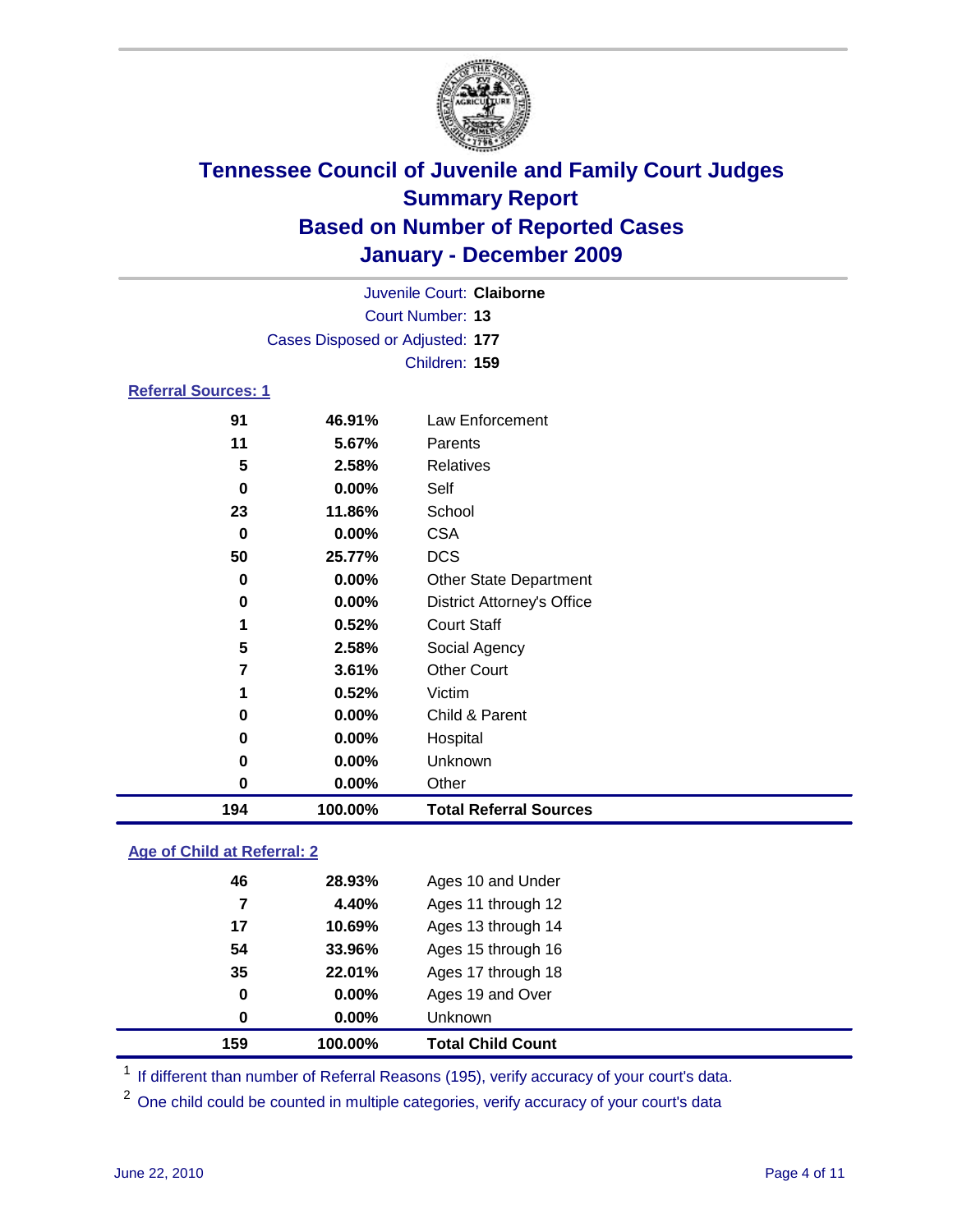

| Juvenile Court: Claiborne |                                         |                          |  |  |
|---------------------------|-----------------------------------------|--------------------------|--|--|
| <b>Court Number: 13</b>   |                                         |                          |  |  |
|                           | Cases Disposed or Adjusted: 177         |                          |  |  |
|                           |                                         | Children: 159            |  |  |
| Sex of Child: 1           |                                         |                          |  |  |
| 100                       | 62.89%                                  | Male                     |  |  |
| 59                        | 37.11%                                  | Female                   |  |  |
| $\mathbf 0$               | 0.00%                                   | Unknown                  |  |  |
| 159                       | 100.00%                                 | <b>Total Child Count</b> |  |  |
| Race of Child: 1          |                                         |                          |  |  |
| 152                       | 95.60%                                  | White                    |  |  |
| 1                         | 0.63%                                   | African American         |  |  |
| $\pmb{0}$                 | 0.00%                                   | Native American          |  |  |
| 1                         | 0.63%                                   | Asian                    |  |  |
| 4                         | 2.52%                                   | Mixed                    |  |  |
| 1                         | 0.63%                                   | Unknown                  |  |  |
| 159                       | 100.00%                                 | <b>Total Child Count</b> |  |  |
| <b>Hispanic Origin: 1</b> |                                         |                          |  |  |
| $\bf{0}$                  | 0.00%                                   | Yes                      |  |  |
| 158                       | 99.37%                                  | No                       |  |  |
| 1                         | 0.63%                                   | Unknown                  |  |  |
| 159                       | 100.00%                                 | <b>Total Child Count</b> |  |  |
|                           | <b>School Enrollment of Children: 1</b> |                          |  |  |
| 114                       | 71.70%                                  | Yes                      |  |  |
| 36                        | 22.64%                                  | No                       |  |  |
| 9                         | 5.66%                                   | Unknown                  |  |  |
| 159                       | 100.00%                                 | <b>Total Child Count</b> |  |  |

One child could be counted in multiple categories, verify accuracy of your court's data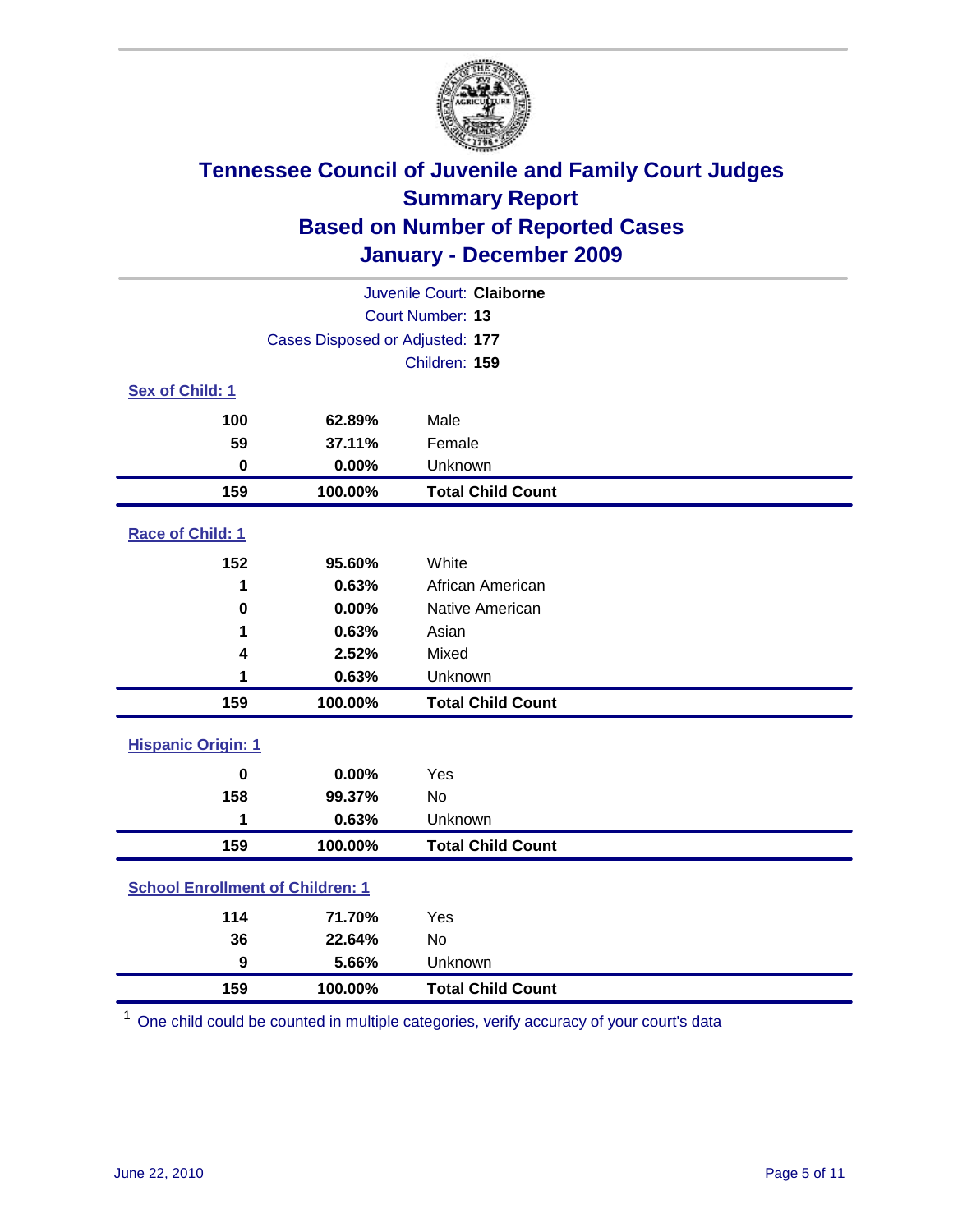

Court Number: **13** Juvenile Court: **Claiborne** Cases Disposed or Adjusted: **177** Children: **159 Living Arrangement of Child at Time of Referral: 1 30.82%** With Both Biological Parents **1.89%** With Father and Stepmother **16.35%** With Mother and Stepfather

| 159 | 100.00%  | <b>Total Child Count</b>     |
|-----|----------|------------------------------|
| 2   | 1.26%    | Other                        |
| 1   | 0.63%    | Unknown                      |
| 3   | $1.89\%$ | Independent                  |
| 0   | $0.00\%$ | In an Institution            |
| 1   | 0.63%    | In a Residential Center      |
| 1   | 0.63%    | In a Group Home              |
| 0   | $0.00\%$ | <b>With Foster Family</b>    |
| 2   | 1.26%    | <b>With Adoptive Parents</b> |
| 21  | 13.21%   | <b>With Relatives</b>        |
| 15  | 9.43%    | <b>With Father</b>           |
| 35  | 22.01%   | <b>With Mother</b>           |

### **Type of Detention: 2**

| 177      | 100.00%  | <b>Total Detention Count</b> |
|----------|----------|------------------------------|
| $\bf{0}$ | $0.00\%$ | Other                        |
| 177      | 100.00%  | Does Not Apply               |
| $\bf{0}$ | $0.00\%$ | Unknown                      |
| 0        | 0.00%    | <b>Psychiatric Hospital</b>  |
| 0        | 0.00%    | Jail - No Separation         |
| 0        | $0.00\%$ | Jail - Partial Separation    |
| 0        | $0.00\%$ | Jail - Complete Separation   |
| 0        | $0.00\%$ | Juvenile Detention Facility  |
| 0        | $0.00\%$ | Non-Secure Placement         |
|          |          |                              |

<sup>1</sup> One child could be counted in multiple categories, verify accuracy of your court's data

<sup>2</sup> If different than number of Cases (177) verify accuracy of your court's data.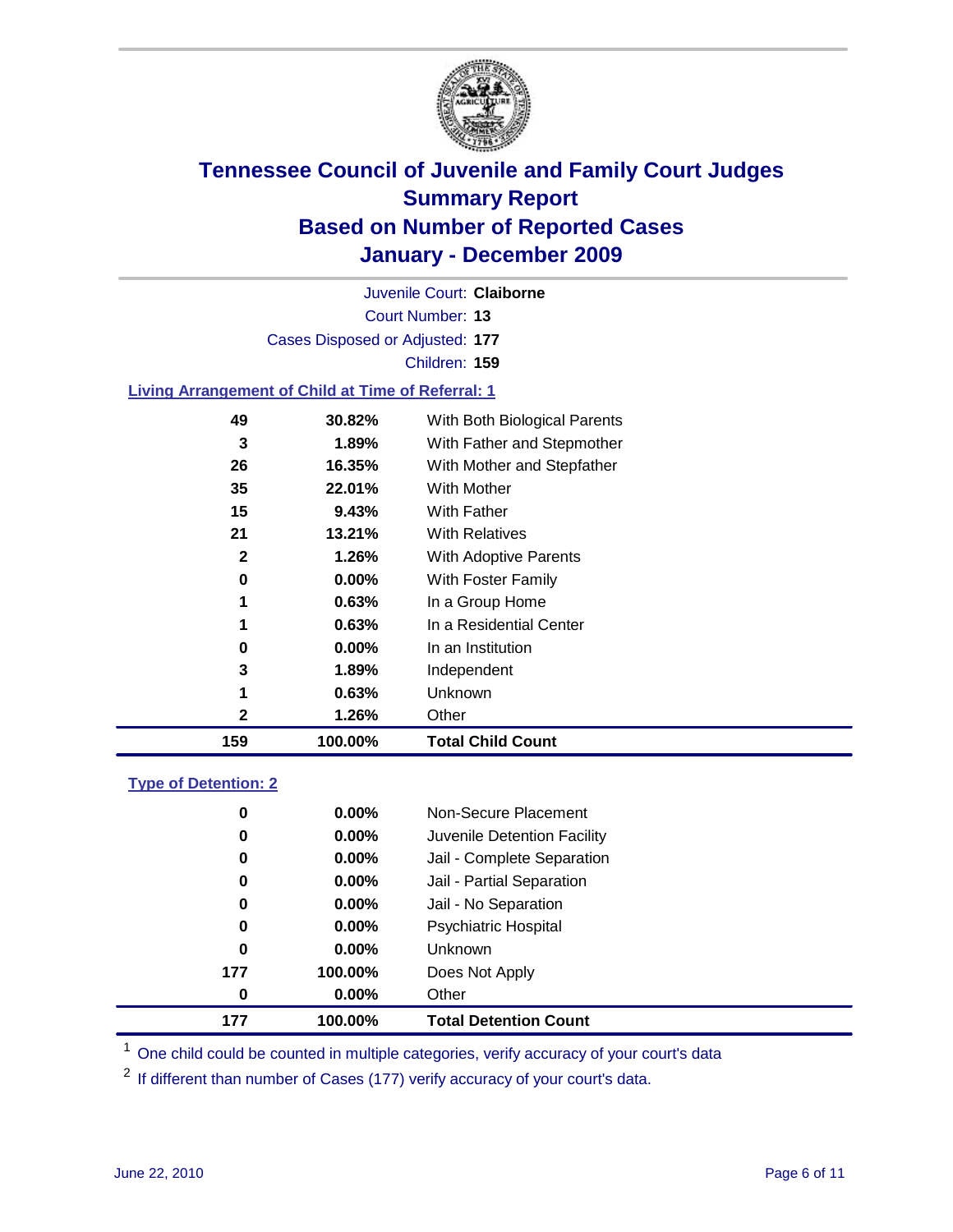

| Juvenile Court: Claiborne       |                                                    |                                      |  |  |  |  |
|---------------------------------|----------------------------------------------------|--------------------------------------|--|--|--|--|
|                                 | Court Number: 13                                   |                                      |  |  |  |  |
|                                 | Cases Disposed or Adjusted: 177                    |                                      |  |  |  |  |
|                                 | Children: 159                                      |                                      |  |  |  |  |
|                                 | <b>Placement After Secure Detention Hearing: 1</b> |                                      |  |  |  |  |
| $\mathbf 0$                     | 0.00%                                              | Returned to Prior Living Arrangement |  |  |  |  |
| 0                               | 0.00%                                              | Juvenile Detention Facility          |  |  |  |  |
| 0                               | 0.00%                                              | Jail                                 |  |  |  |  |
| 0                               | 0.00%                                              | Shelter / Group Home                 |  |  |  |  |
| 0                               | 0.00%                                              | <b>Foster Family Home</b>            |  |  |  |  |
| 0                               | 0.00%                                              | Psychiatric Hospital                 |  |  |  |  |
| 0                               | 0.00%                                              | Unknown                              |  |  |  |  |
| 177                             | 100.00%                                            | Does Not Apply                       |  |  |  |  |
| $\mathbf 0$                     | $0.00\%$                                           | Other                                |  |  |  |  |
|                                 |                                                    |                                      |  |  |  |  |
| 177                             | 100.00%                                            | <b>Total Placement Count</b>         |  |  |  |  |
|                                 |                                                    |                                      |  |  |  |  |
| <b>Intake Actions: 2</b><br>116 | 59.79%                                             | <b>Petition Filed</b>                |  |  |  |  |
| $\bf{0}$                        | 0.00%                                              | <b>Motion Filed</b>                  |  |  |  |  |
| 70                              | 36.08%                                             | <b>Citation Processed</b>            |  |  |  |  |
| 0                               | 0.00%                                              | Notification of Paternity Processed  |  |  |  |  |
| $\mathbf 0$                     | 0.00%                                              | Scheduling of Judicial Review        |  |  |  |  |
| 0                               | 0.00%                                              | Scheduling of Administrative Review  |  |  |  |  |
| 0                               | 0.00%                                              | Scheduling of Foster Care Review     |  |  |  |  |
| 0                               | 0.00%                                              | Unknown                              |  |  |  |  |
| 0                               | $0.00\%$                                           | Does Not Apply                       |  |  |  |  |
| 8                               | 4.12%                                              | Other                                |  |  |  |  |

<sup>1</sup> If different than number of Cases (177) verify accuracy of your court's data.

<sup>2</sup> If different than number of Referral Reasons (195), verify accuracy of your court's data.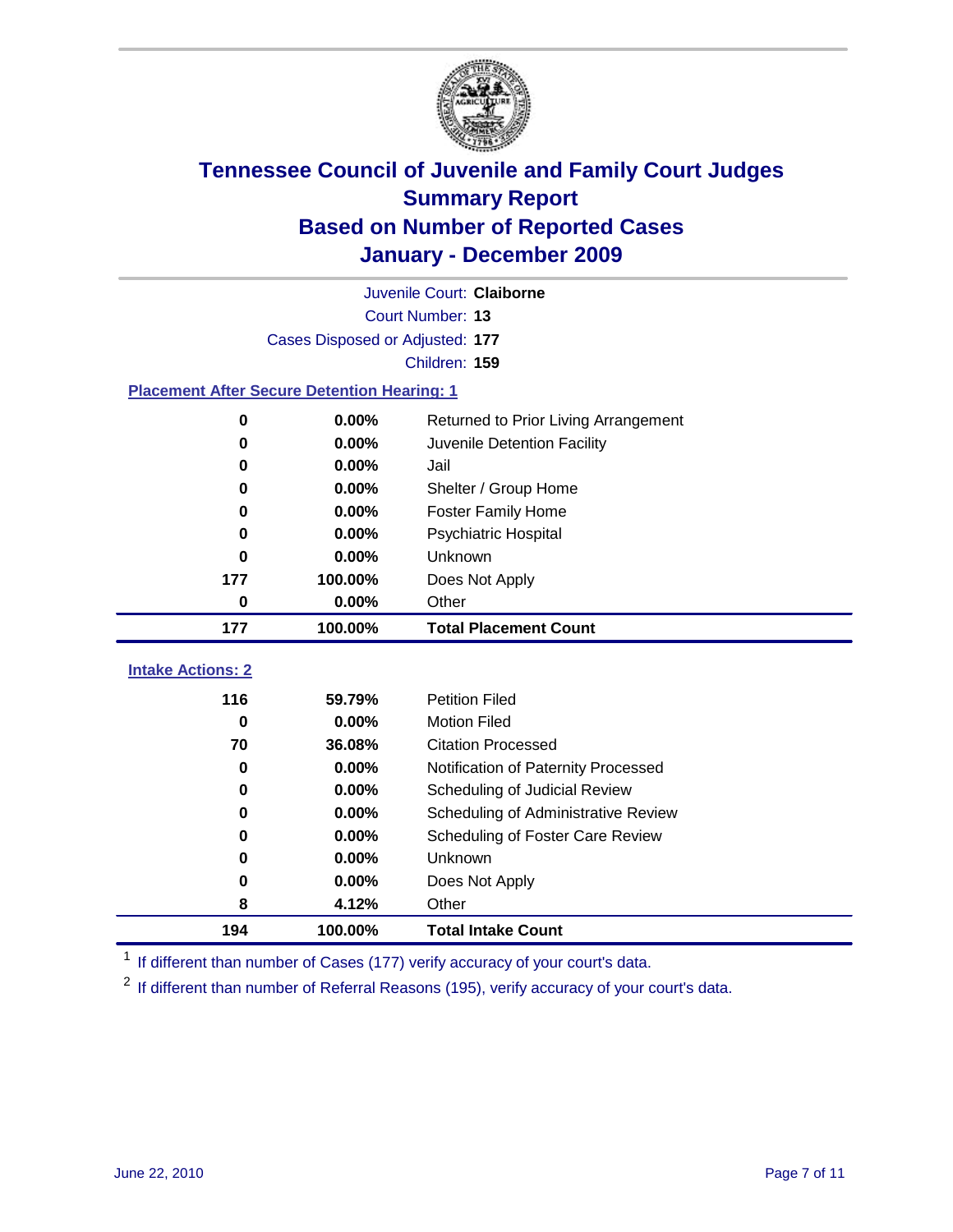

Court Number: **13** Juvenile Court: **Claiborne** Cases Disposed or Adjusted: **177** Children: **159**

### **Last Grade Completed by Child: 1**

| 25                                      | 15.72%  | Too Young for School         |  |
|-----------------------------------------|---------|------------------------------|--|
| $\bf{0}$                                | 0.00%   | Preschool                    |  |
| $\mathbf 2$                             | 1.26%   | Kindergarten                 |  |
| 3                                       | 1.89%   | 1st Grade                    |  |
| 1                                       | 0.63%   | 2nd Grade                    |  |
| $\mathbf 2$                             | 1.26%   | 3rd Grade                    |  |
| 3                                       | 1.89%   | 4th Grade                    |  |
| 5                                       | 3.14%   | 5th Grade                    |  |
| 4                                       | 2.52%   | 6th Grade                    |  |
| 7                                       | 4.40%   | 7th Grade                    |  |
| 10                                      | 6.29%   | 8th Grade                    |  |
| 18                                      | 11.32%  | 9th Grade                    |  |
| 22                                      | 13.84%  | 10th Grade                   |  |
| 26                                      | 16.35%  | 11th Grade                   |  |
| 1                                       | 0.63%   | 12th Grade                   |  |
| 0                                       | 0.00%   | Non-Graded Special Ed        |  |
| 4                                       | 2.52%   | <b>GED</b>                   |  |
| 10                                      | 6.29%   | Graduated                    |  |
| 1                                       | 0.63%   | <b>Never Attended School</b> |  |
| 15                                      | 9.43%   | Unknown                      |  |
| $\bf{0}$                                | 0.00%   | Other                        |  |
| 159                                     | 100.00% | <b>Total Child Count</b>     |  |
| <b>Enrolled in Special Education: 1</b> |         |                              |  |

| 159 | 100.00% | <b>Total Child Count</b> |  |  |
|-----|---------|--------------------------|--|--|
| 28  | 17.61%  | <b>Unknown</b>           |  |  |
| 116 | 72.96%  | No                       |  |  |
| 15  | 9.43%   | Yes                      |  |  |
|     |         |                          |  |  |

One child could be counted in multiple categories, verify accuracy of your court's data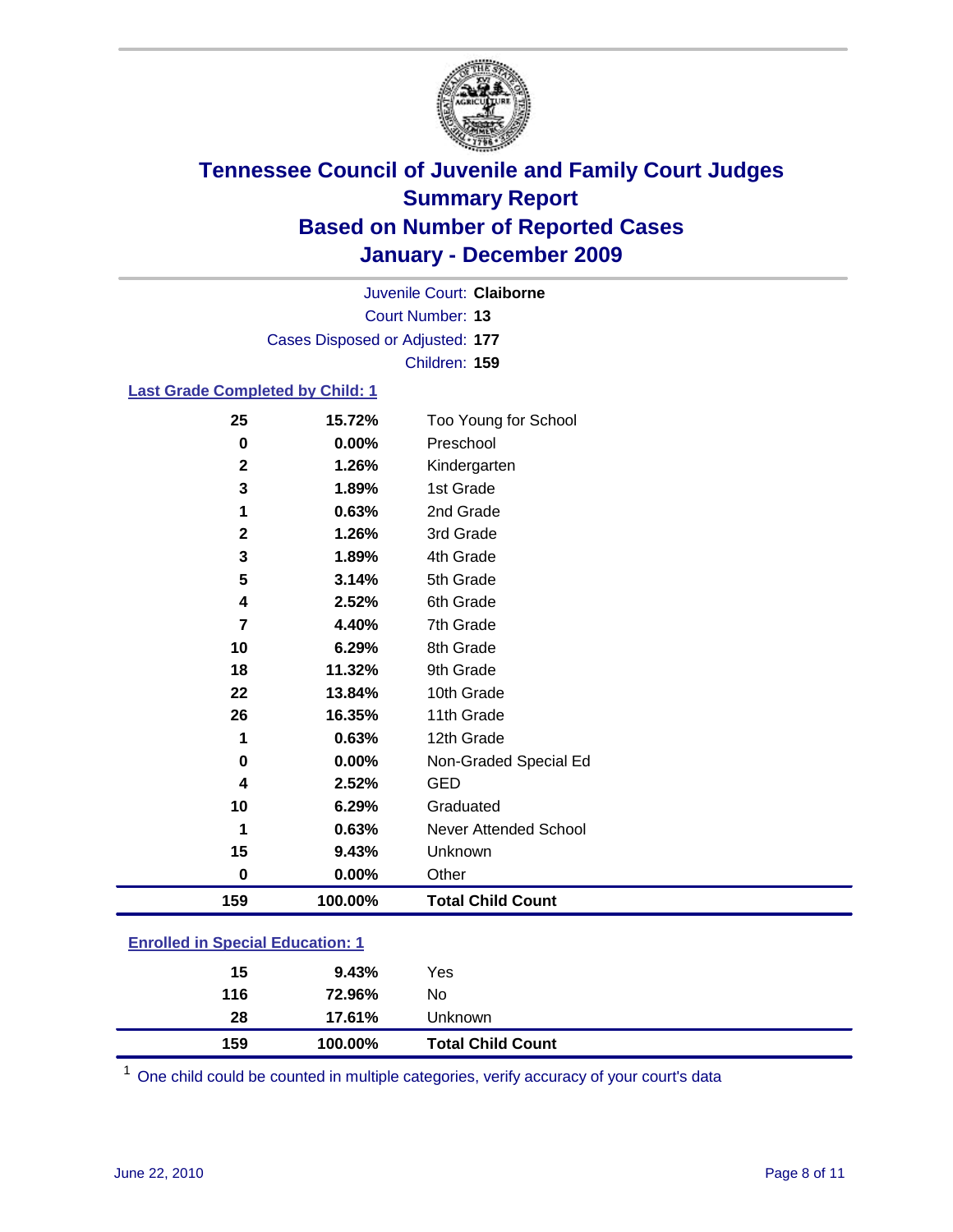

| Juvenile Court: Claiborne    |                                 |                           |  |  |  |
|------------------------------|---------------------------------|---------------------------|--|--|--|
|                              | Court Number: 13                |                           |  |  |  |
|                              | Cases Disposed or Adjusted: 177 |                           |  |  |  |
|                              | Children: 159                   |                           |  |  |  |
| <b>Action Executed By: 1</b> |                                 |                           |  |  |  |
| 194                          | 100.00%                         | Judge                     |  |  |  |
| 0                            | $0.00\%$                        | Referee                   |  |  |  |
| 0                            | $0.00\%$                        | <b>YSO</b>                |  |  |  |
| 0                            | $0.00\%$                        | Other                     |  |  |  |
| 0                            | $0.00\%$                        | Unknown                   |  |  |  |
| 194                          | 100.00%                         | <b>Total Action Count</b> |  |  |  |

### **Formal / Informal Actions: 1**

| 40  | 20.62%   | Dismissed                                        |
|-----|----------|--------------------------------------------------|
| 4   | 2.06%    | Retired / Nolle Prosequi                         |
| 31  | 15.98%   | <b>Complaint Substantiated Delinquent</b>        |
| 56  | 28.87%   | <b>Complaint Substantiated Status Offender</b>   |
| 44  | 22.68%   | <b>Complaint Substantiated Dependent/Neglect</b> |
| 0   | $0.00\%$ | <b>Complaint Substantiated Abused</b>            |
| 0   | $0.00\%$ | <b>Complaint Substantiated Mentally III</b>      |
| 0   | $0.00\%$ | Informal Adjustment                              |
| 10  | 5.15%    | <b>Pretrial Diversion</b>                        |
| 0   | $0.00\%$ | <b>Transfer to Adult Court Hearing</b>           |
| 0   | $0.00\%$ | Charges Cleared by Transfer to Adult Court       |
| 5   | 2.58%    | Special Proceeding                               |
| 0   | $0.00\%$ | <b>Review Concluded</b>                          |
| 0   | 0.00%    | Case Held Open                                   |
| 4   | 2.06%    | Other                                            |
| 0   | $0.00\%$ | Unknown                                          |
| 194 | 100.00%  | <b>Total Action Count</b>                        |

<sup>1</sup> If different than number of Referral Reasons (195), verify accuracy of your court's data.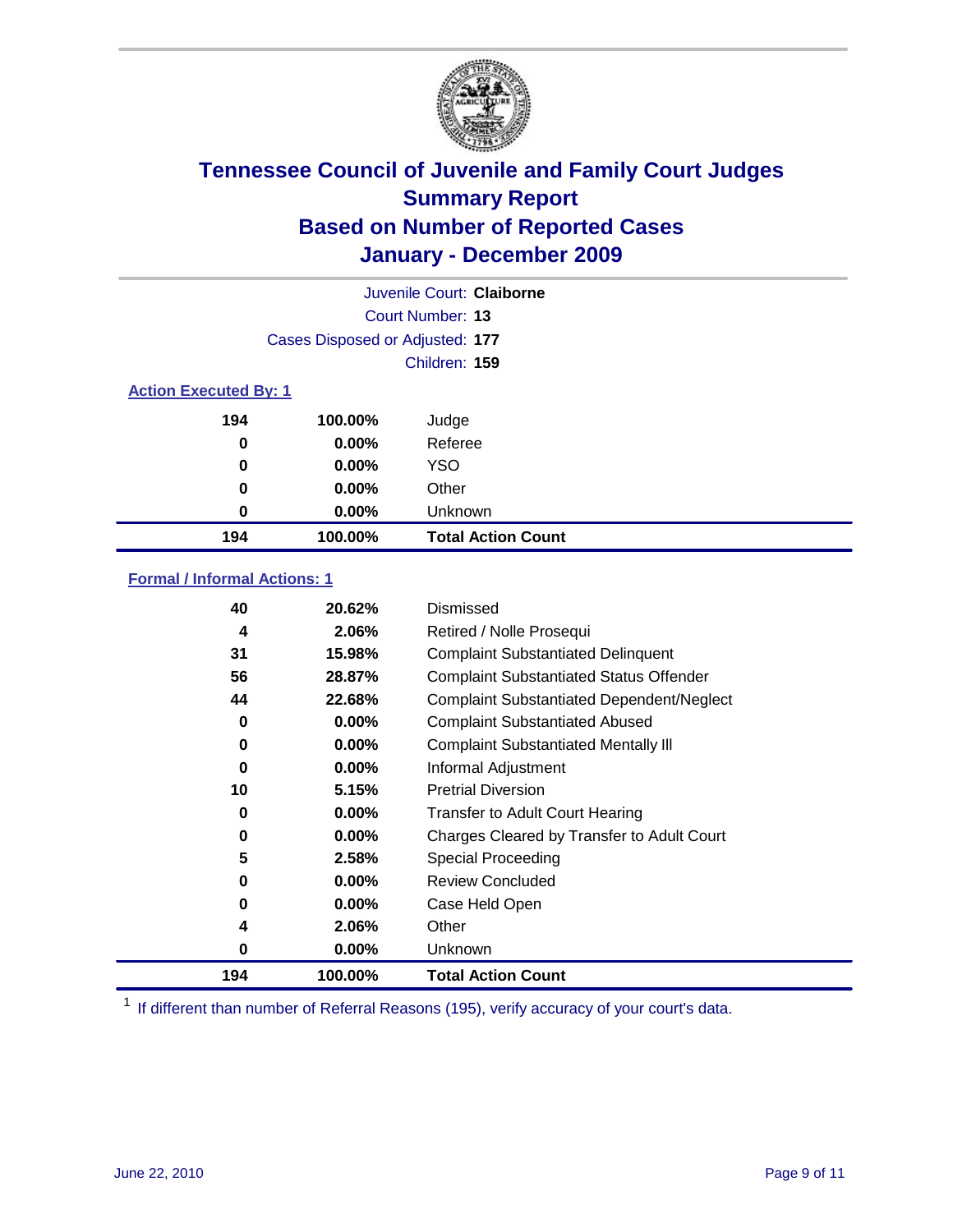

|                       |                                 | Juvenile Court: Claiborne                             |
|-----------------------|---------------------------------|-------------------------------------------------------|
|                       |                                 | Court Number: 13                                      |
|                       | Cases Disposed or Adjusted: 177 |                                                       |
|                       |                                 | Children: 159                                         |
| <b>Case Outcomes:</b> |                                 | There can be multiple outcomes for one child or case. |
| 30                    | 6.10%                           | <b>Case Dismissed</b>                                 |
| 23                    | 4.67%                           | Case Retired or Nolle Prosequi                        |
| 0                     | 0.00%                           | Warned / Counseled                                    |
| 6                     | 1.22%                           | Held Open For Review                                  |
| 1                     | 0.20%                           | Supervision / Probation to Juvenile Court             |
| 0                     | 0.00%                           | <b>Probation to Parents</b>                           |
| 15                    | 3.05%                           | Referral to Another Entity for Supervision / Service  |
| 14                    | 2.85%                           | Referred for Mental Health Counseling                 |
| 20                    | 4.07%                           | Referred for Alcohol and Drug Counseling              |
| 0                     | 0.00%                           | Referred to Alternative School                        |
| 1                     | 0.20%                           | Referred to Private Child Agency                      |
| 12                    | 2.44%                           | Referred to Defensive Driving School                  |
| 0                     | 0.00%                           | Referred to Alcohol Safety School                     |
| 5                     | 1.02%                           | Referred to Juvenile Court Education-Based Program    |
| 1                     | 0.20%                           | Driver's License Held Informally                      |
| 0                     | 0.00%                           | <b>Voluntary Placement with DMHMR</b>                 |
| 0                     | 0.00%                           | <b>Private Mental Health Placement</b>                |
| 0                     | 0.00%                           | <b>Private MR Placement</b>                           |
| 0                     | 0.00%                           | Placement with City/County Agency/Facility            |
| 25                    | 5.08%                           | Placement with Relative / Other Individual            |
| 26                    | 5.28%                           | Fine                                                  |
| 52                    | 10.57%                          | <b>Public Service</b>                                 |
| 4                     | 0.81%                           | Restitution                                           |
| 6                     | 1.22%                           | <b>Runaway Returned</b>                               |
| 30                    | 6.10%                           | No Contact Order                                      |
| 0                     | 0.00%                           | Injunction Other than No Contact Order                |
| 2                     | 0.41%                           | <b>House Arrest</b>                                   |
| 12                    | 2.44%                           | <b>Court Defined Curfew</b>                           |
| 0                     | $0.00\%$                        | Dismissed from Informal Adjustment                    |
| 7                     | 1.42%                           | <b>Dismissed from Pretrial Diversion</b>              |
| 0                     | 0.00%                           | Released from Probation                               |
| 0                     | $0.00\%$                        | <b>Transferred to Adult Court</b>                     |
| 0                     | 0.00%                           | <b>DMHMR Involuntary Commitment</b>                   |